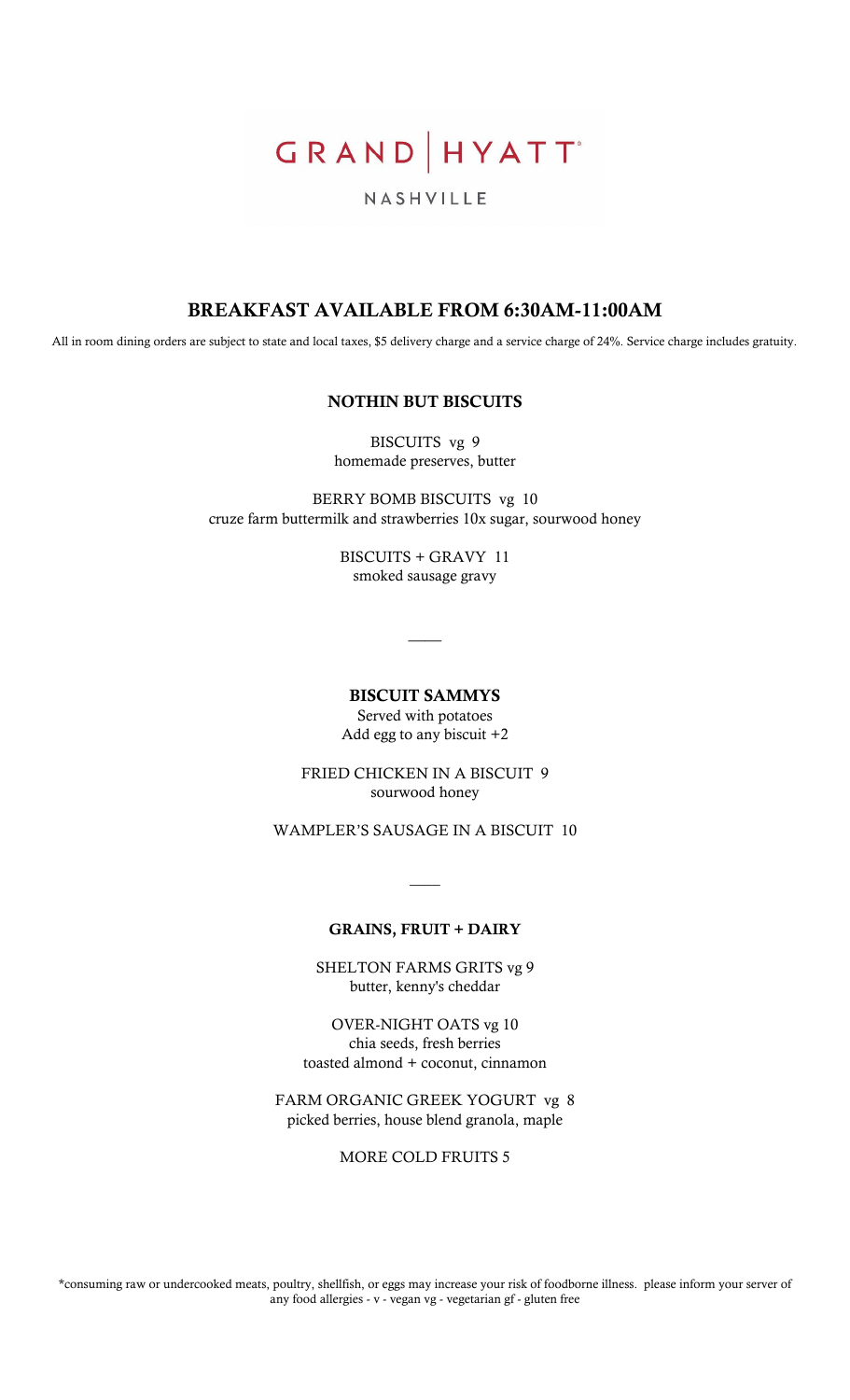#### WAFFLES, PANCAKES + MORE

MALTED WAFFLES vg 15 folded cream, strawberries

PANCAKES vg 13 butter, warm maple syrup add berries or torched bananas flambé +2

\*AVOCADO TOAST vg 15 country bread, radishes, egg, goat feta, seeds

LOX AROUND THE CLOCK 17 smoked salmon, h&h everything bagel, farm creamed cheese, garnishes

 $\overline{\phantom{a}}$ 

\*CAGE FREE EGGS served with potatoes

\*BUTCHER'S CUT FARM STEAK 22 two eggs

TWO EGGS YOUR WAY 16 choice of one meat, toast or biscuit

EGGS BENEDICT 16 24m aged shaved ham, country bread hollandaise sauce

> OMELET vg 15 whipped goat cheese and herbs - clifty farms, paris, tn -

TN OMELET 16 country ham, kenny's aged cheddar

EGG WHITE SCRAMBLE vg 16 tomato, kale, pickled peppers shitake mushrooms, red onions

 $\overline{\phantom{a}}$ 

#### ON THE SIDE

#### \*EGG YOUR WAY 3

SKILLET POTATOES 4

TOAST 3 whole wheat, white, multigrain, sourdough, or gluten free

H+H BAGELS 5 plain, everything, cinnamon raisin with whipped farm cheese

BREAKFAST MEAT 5 gf wampler's pork sausage, chicken sausage, gifford's life changin' bacon

#### TN SWEET SORGHUM WHIPPED BUTTER 2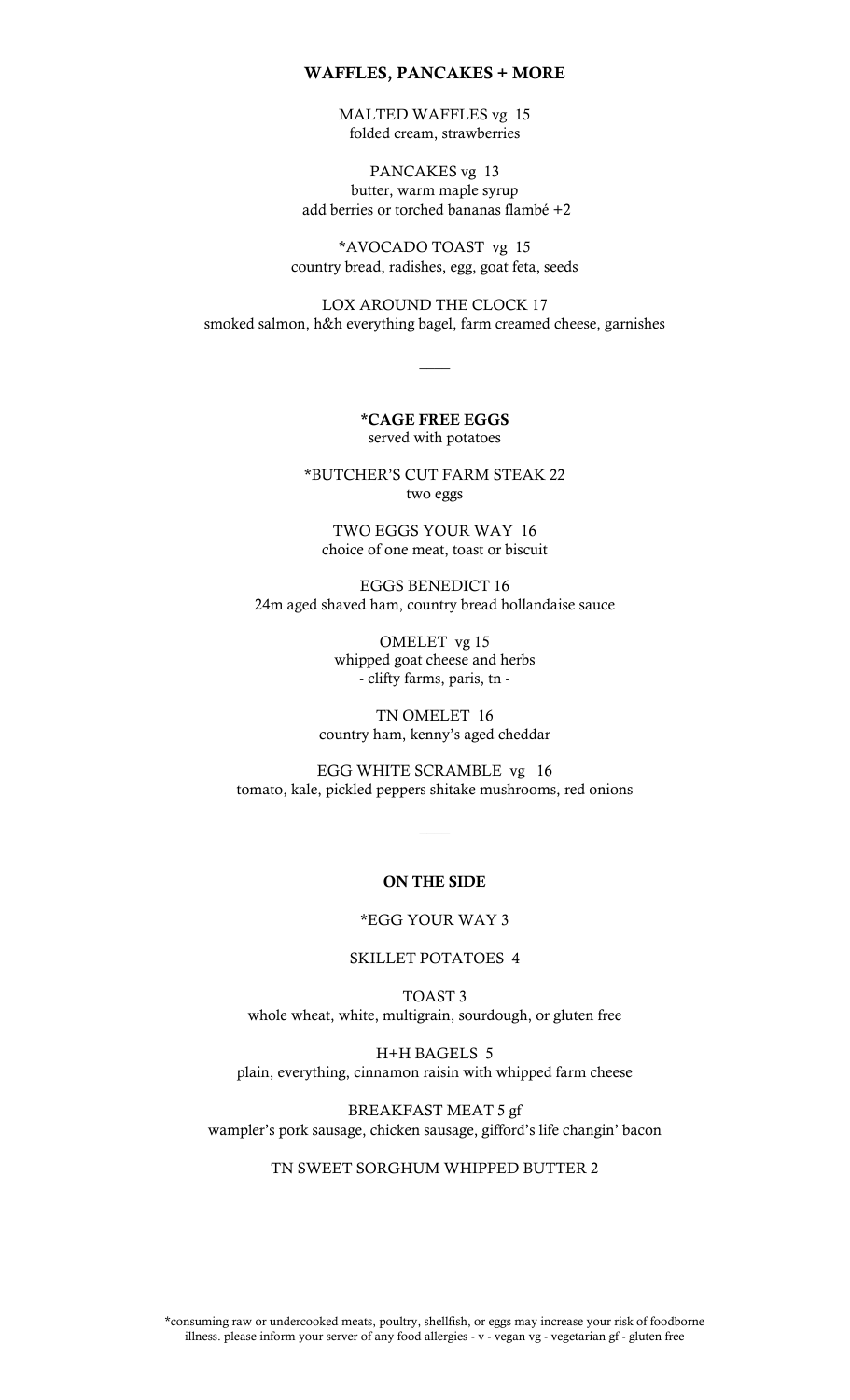#### BEVERAGES

### HOUSE COFFEE 4 regular and decaffeinated

#### ESPRESSO 5

# CAPPUCCINO, AMERICANO OR CAFE LATTE 6

### HOT CHOCOLATE 4

#### METZ LUXURY TEA ASSORTED SELECTION 4

MILK 4 whole, non-fat, almond, oat, coconut

#### ORANGE JUICE 6

OTHER JUICES 5 grapefruit, cranberry, apple pineapple or tomato juice

 $\overline{\phantom{a}}$ 

\*consuming raw or undercooked meats, poultry, shellfish, or eggs may increase your risk of foodborne illness. please inform your server of any food allergies - v - vegan vg - vegetarian gf - gluten free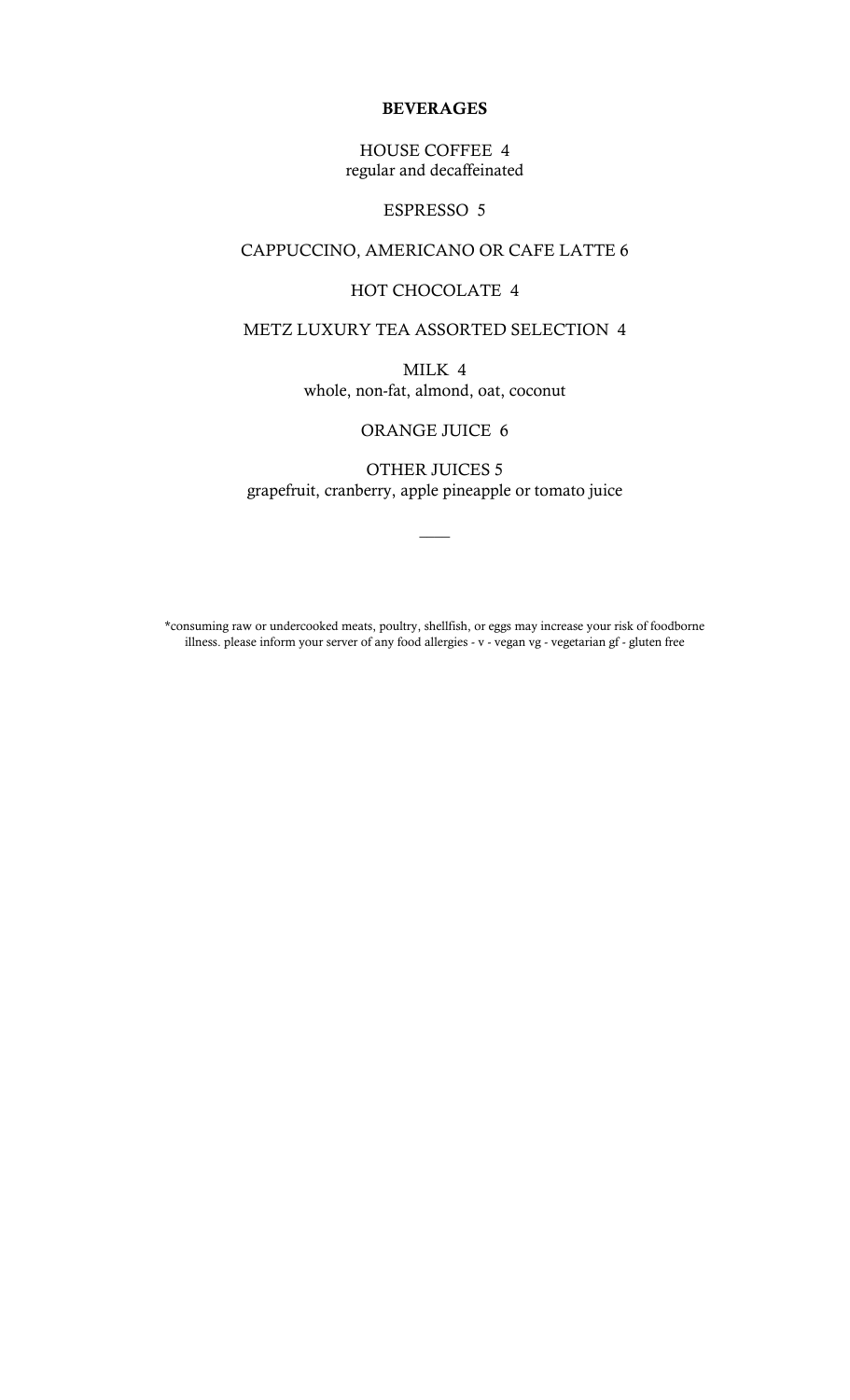# GRAND HYATT<sup>®</sup>

#### NASHVILLE

## LUNCH AVAILABLE FROM 11:00AM-5:30PM

All in room dining orders are subject to state and local taxes, \$5 delivery charge and a service charge of 24%. Service charge includes gratuity

#### **COMMUNITY**

BREAD & BUTTER vg 8 seasonal bread accompanied with house made butter

> PIMENTO CHEESE vg 9 mom's crackers, olives, b&b pickles

CAULIFLOWER SOUP vg gf 9 compressed apple, frico, bay oil

CAVIAR & EGG 18 cured salmon, egg salad, dill, farmer's cheese, tn paddlefish caviar

WINTER SQUASH vg chili crunch, mint, hazelnut dukkah, labneh, coconut flake

#### SOIL

add chicken 6 grilled shrimp 9 \*salmon 9

\*ROMAINE 13 vg

soft egg, white anchovies, Caesar dressing, breadcrumbs - tannimura + antile farms GRANGE SALAD 11 vg

herb and leaf pickings, cold and crunchy cucumber, baby tomatoes

#### **SANDWICHES**

choose 2x fries or baby greens

GRAND BLT 13

toast, duke's, Baggott Family Farm sorghum glazed bacon

PICKLE FRIED CHICKEN 16 slaw, aïoli, brioche roll, house pickles

### \*DOUBLE SMASHED BURGER 15

grass-fed beef, charred onions, american cheese, full garden

#### GRILLED RIBEYE 24

black garlic mayo, arugula, red onion, sesame seed bun

\*consuming raw or undercooked meats, poultry, shellfish, or eggs may increase your risk of foodborne illness.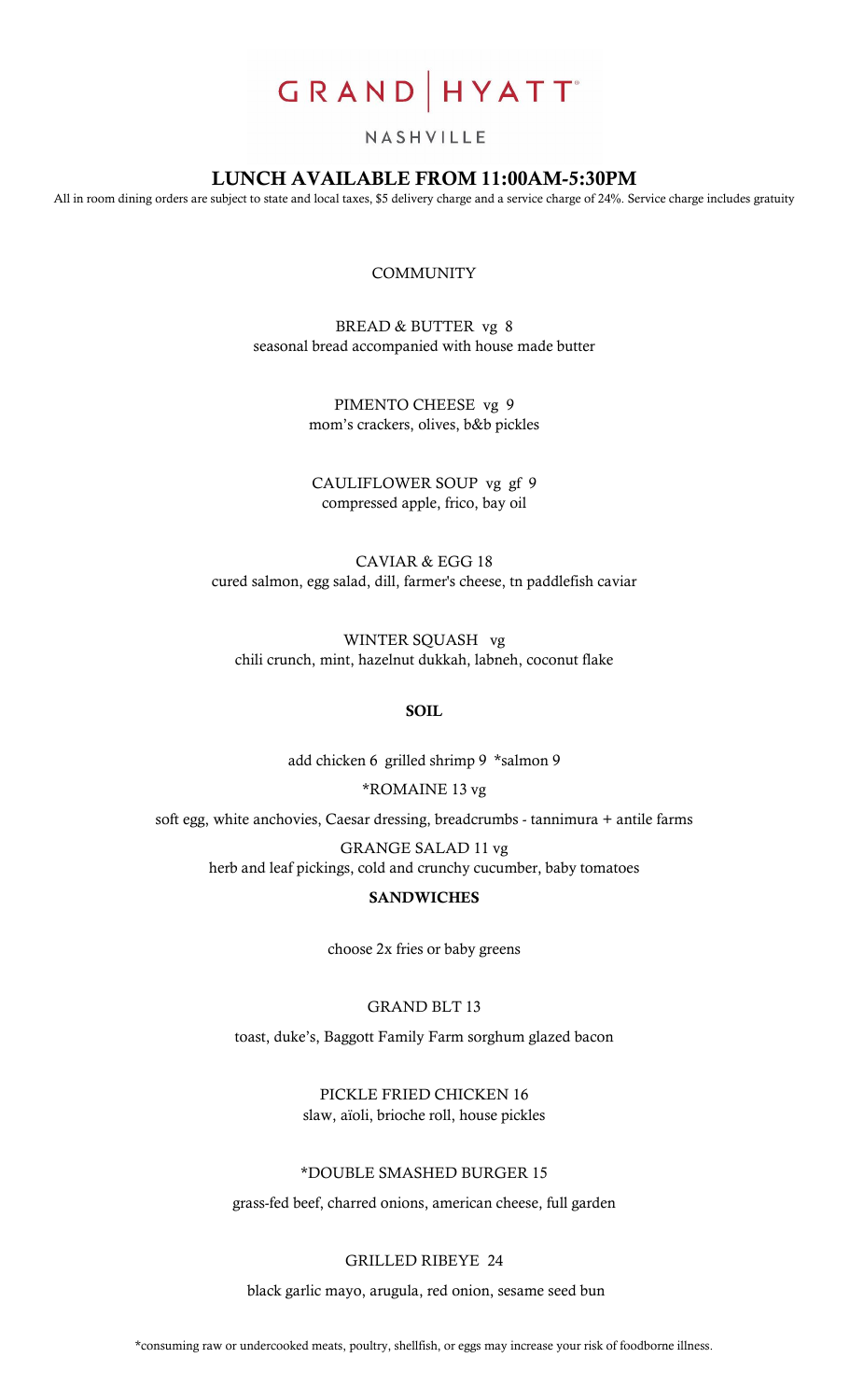#### **PASTURE, SEA + MORE**

# SALMON gf 21

carolina gold rice, braised tuscan kale, tomato jam

SHRIMP + GRITS gf 21 shelton farms grits, kenny's cheddar, nduja, charred tomato gravy

> \*BUTCHER'S STEAK FRITES gf 24 grass-fed beef, 2x fries, compound butter

GNOCCHI 19 mushroom ragu, sage, whipped ricotta

CHICKEN POT PIE 19 root vegetables, veloute, herbs, puff pastry

**ON THE SIDE**

 $\overline{\phantom{a}}$ 

FARRO RISOTTO w/ SQUASH 9

CHARRED BROCCOLI 8

2x FRIES 7

\*consuming raw or undercooked meats, poultry, shellfish, or eggs may increase your risk of foodborne illness. please inform your server of any food allergies - v - vegan vg - vegetarian gf - gluten free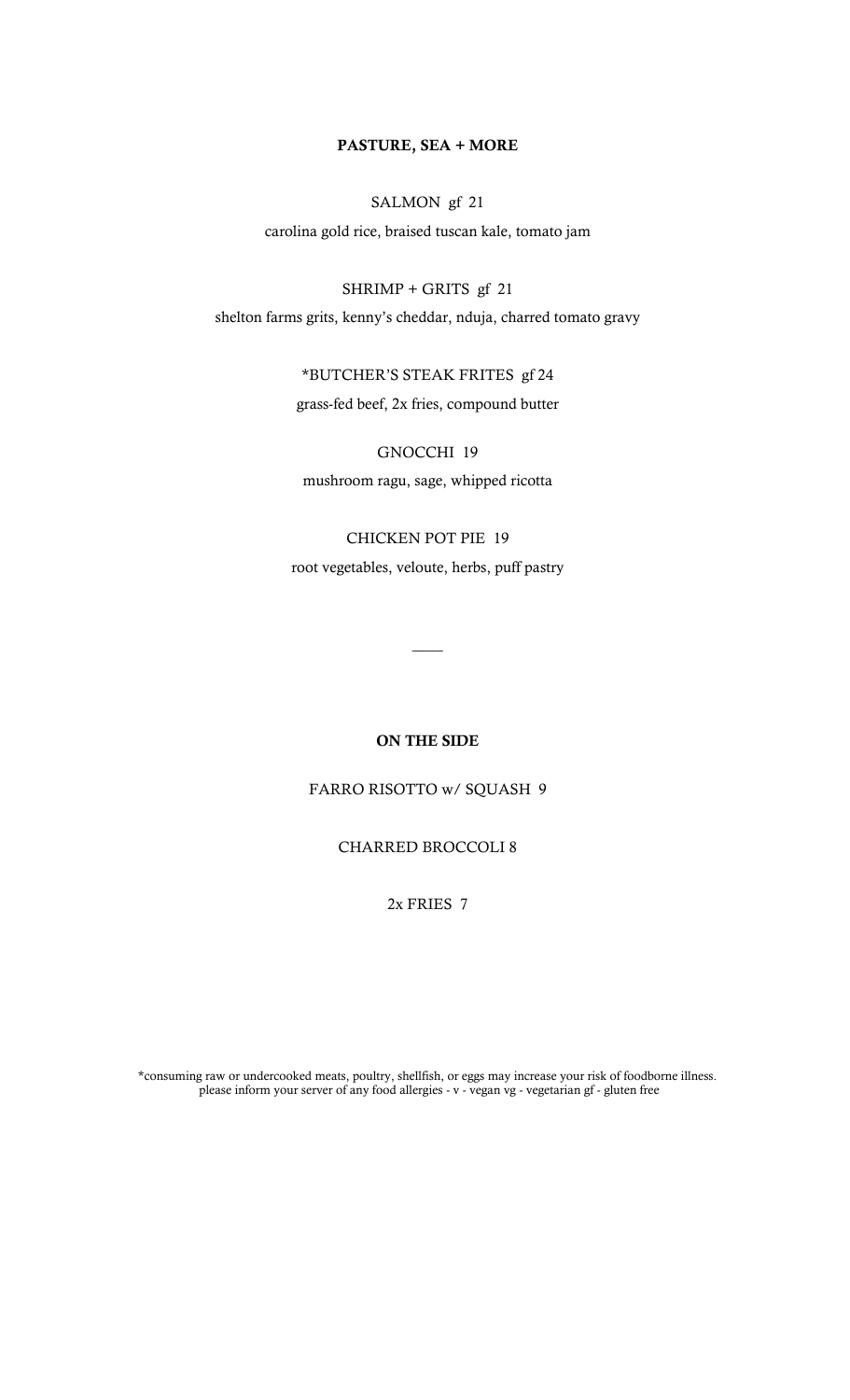

#### NASHVILLE

# DINNER AVAILABLE FROM 5:30PM-10:00PM (Sunday - Thursday) 5:30PM-12:00AM (Friday and Saturday)

All in room dining orders are subject to state and local taxes, \$5 delivery charge and a service charge of 20%. Service charge includes gratuity.

#### **COMMUNITY**

BREAD & BUTTER vg 8 seasonal bread accompanied with house made butter

BISON CARPACCIO 18 shallot relish, oyster mayo, horseradish, capers, rye

- tngf, clarksville, tn-

WINTER SQUASH 13 gf vg chili crunch, mint, hazelnut dukkah, labneh, coconut flake

- farmer dave lebanon, tn-

CAULIFLOWER SOUP 9 vg compressed apple, frico, bay oil

-house made-

GOAT CHEESE BURRATA 16 vg sweet potato agrodolce, basil, baguette

- noble springs dairy, franklin, tn-

#### **SOIL**

add chicken 6 grilled shrimp 9 \*salmon 9

LITTLE GEM 14 charred broccoli, coppa, radicchio, raisins, caesar aioli, breadcrumb

- tannimura + antile farms

 MIXED GREENS v gf 14 shitake, radish,apple, black walnut, feta, citrus-tahini vinaigrette

- farmer dave, lebanon, tn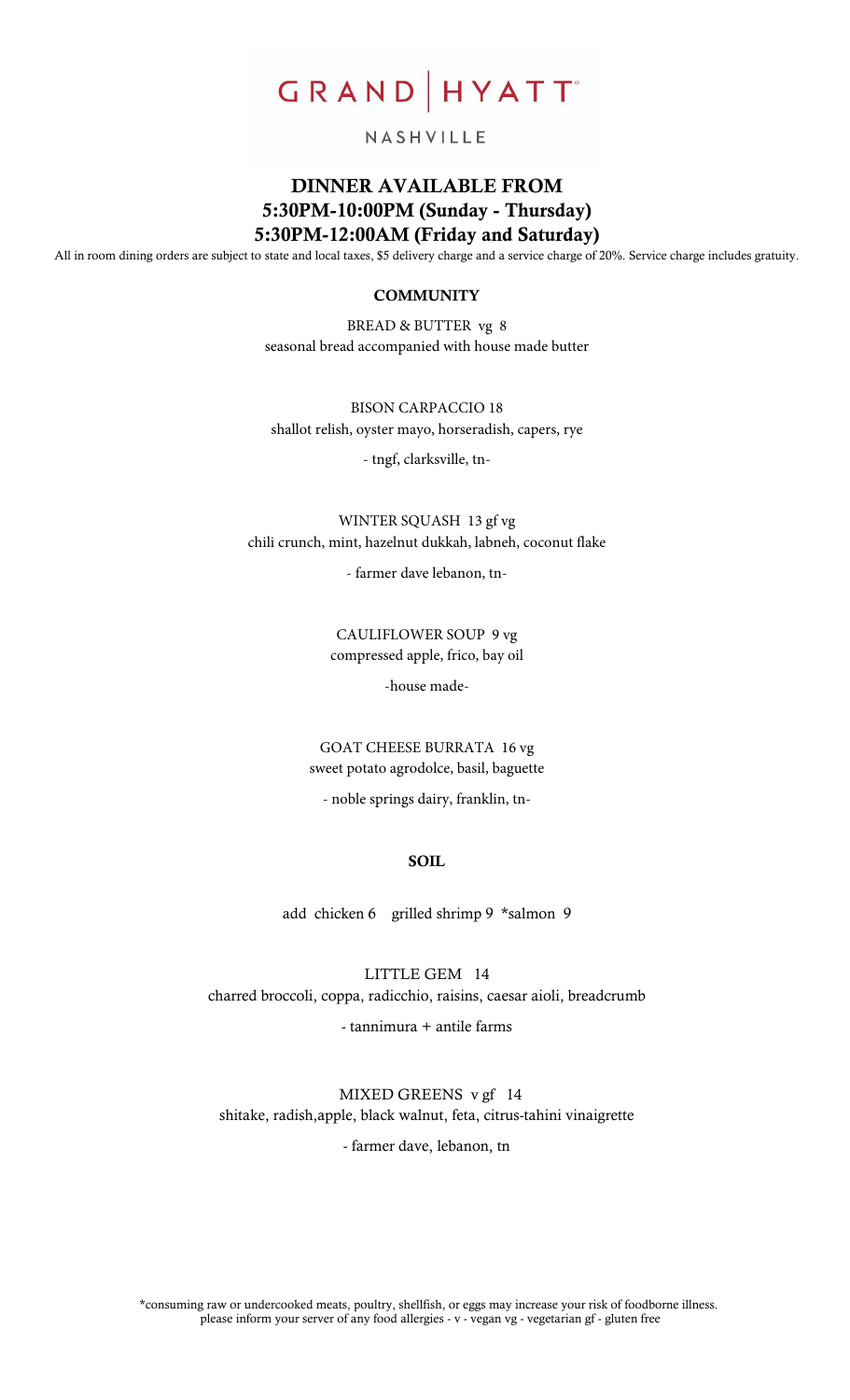#### **PASTURE, SEA + MORE**

CRISPY DUCK LEG CONFIT 27 sea island pea cassoulet, lap cheong sausage, fennel & orange slaw

- anson mills, columbia, sc -

#### SHRIMP + GRITS 28 gf carolina rice grits, nduja, charred tomato gravy, benne seeds

- anson mills, columbia, sc-

#### GULF COAST RED GROUPER 34

littleneck clams, hakurei turnips, green coconut curry, pickled sweet peppers

-bloomsbury farms, smyrna, tn-

TNG BURGER 21 brisket-short rib blend, aged cheddar, black garlic mayo, brioche, herb fries

- simpson's farms, knoxville, tn-

#### HALF POULET ROUGE CHICKEN 32 farro verde risotto, acorn squash, mushrooms, parmesan, lovage

- joyce farms, nc-

#### PORK SHANK 36

soft polenta, molasses, apple relish, mustard greens

- tn grass fed farms, clarksville, tn-

#### BEEF RIBEYE 47

confit sunchokes, sauce diane, green peppercorn, horseradish

-simpson's farms, knoxville, tn-

#### ON THE SIDE

HOUSE SALAD w/ HOUSE VINAIGRETTE 7 | MASCARPONE POLENTA 9 | CHARRED BROCCOLI 8 | HERB FRIES 7

#### DESSERT

BANANA PUDDING PIE 9

Vanilla wafer crumble, toasted meringue

#### CHOCOLATE CHIP COOKIE 3

one large cookie, chocolate chunks, sea salt

\*consuming raw or undercooked meats, poultry, shellfish, or eggs may increase your risk of foodborne illness.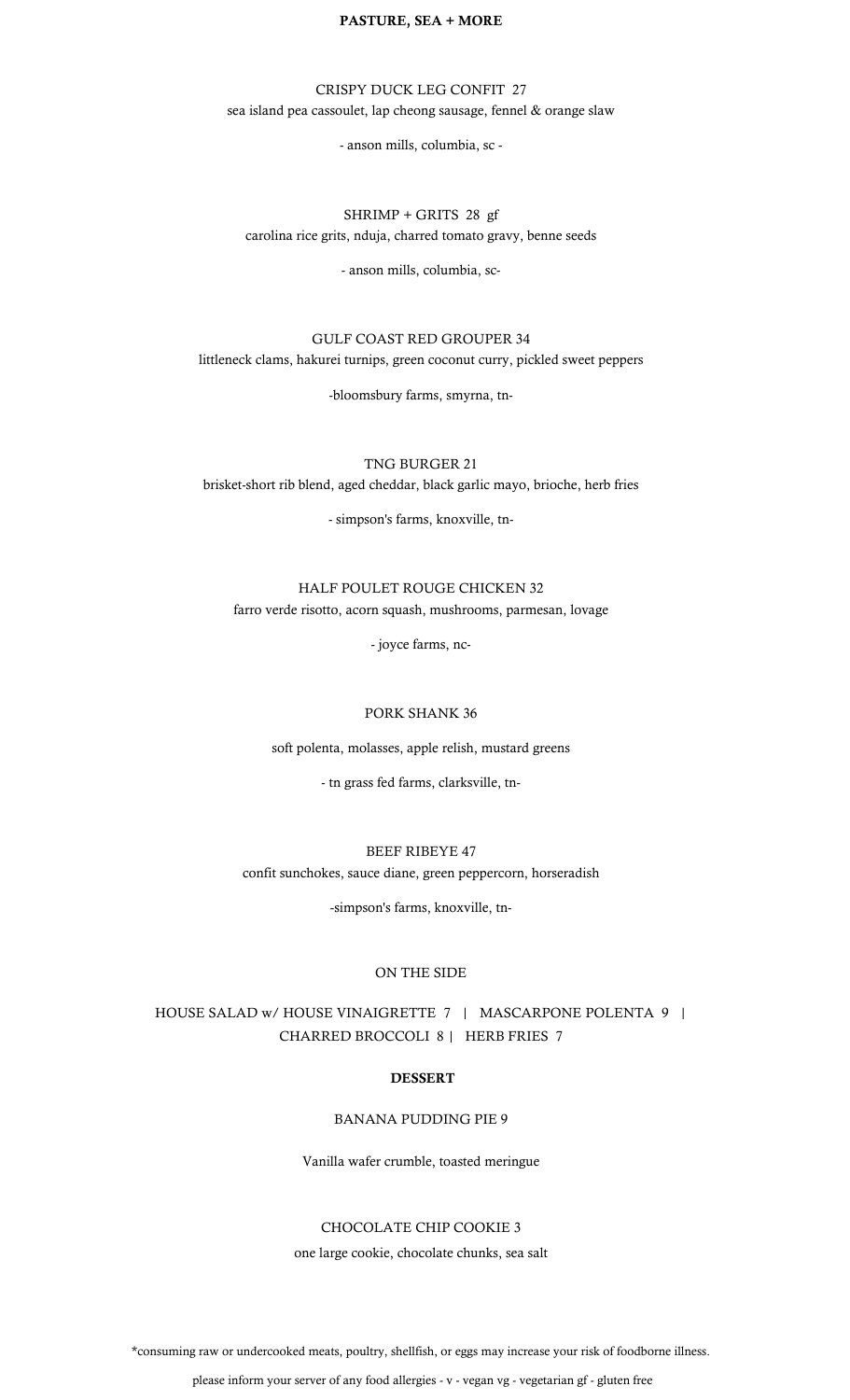# GRAND HYATT

NASHVILLE

# KIDS MENU

# KIDS BREAKFAST

# CUT FRUITS 4

# YOGURT & GRANOLA 6

CEREAL 5 cheerios, corn flakes, or fruit loop

PANCAKES 9 choose blueberry, chocolate chip or bananas

WAFFLE 9 strawberries and hand-whipped cream

# KIDS LUNCH / DINNER

CHICKEN TENDERS 13 2x fries, herb buttermilk dipping sauce

\*CHEESEBURGER 12 grass-fed beef, american cheese, fries

CLASSIC GRILLED CHEESE 10 american cheese, white bread

GOOEY MAC-N-CHEESE 9